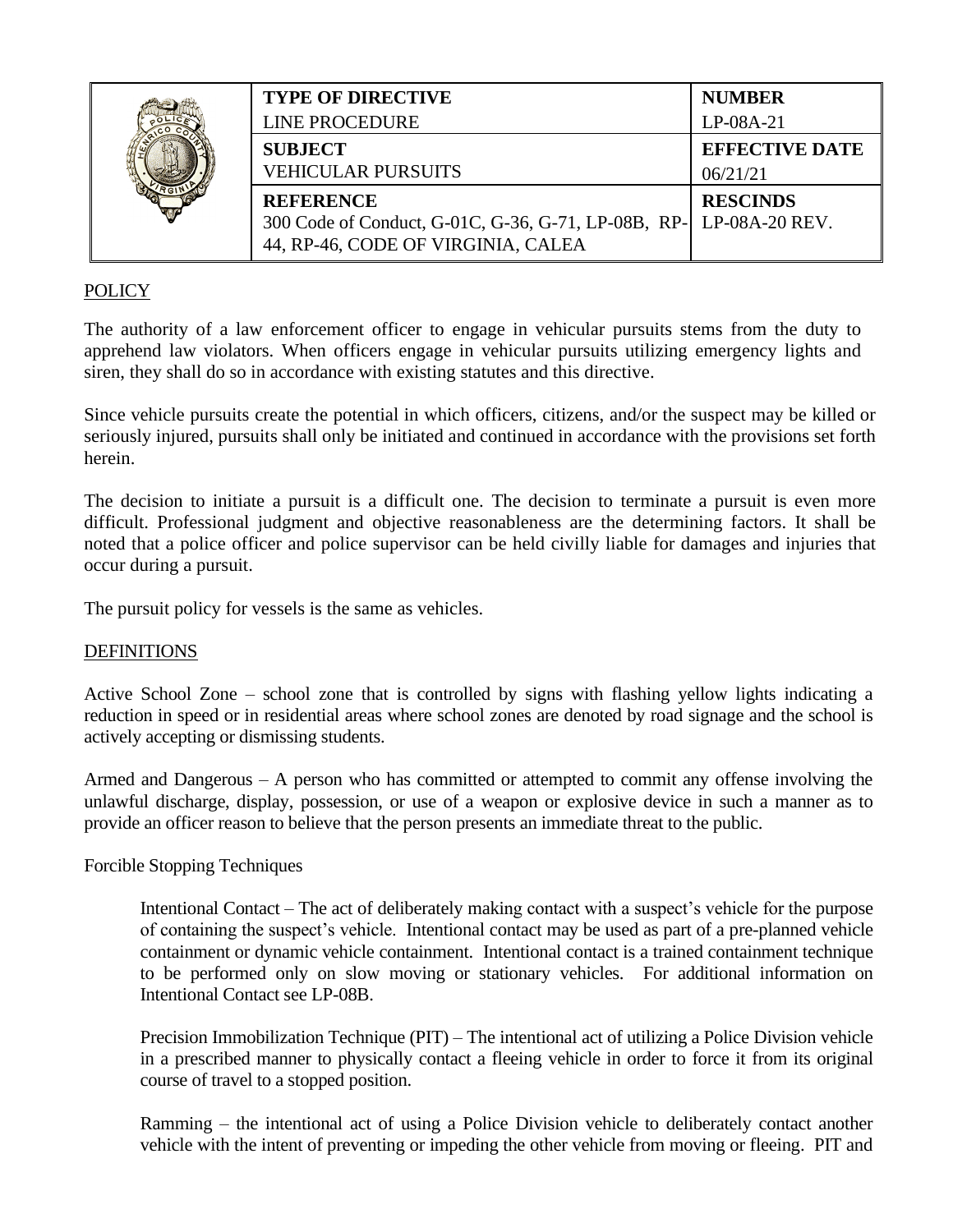Intentional Contact are not included in ramming.

Roadblocks – means the establishment of a barrier across all or a part of the traveled portion of a roadway. This barrier may be moving (as in the case of vehicles placed in front of a fleeing vehicle), or stationary. Roadblocks are frequently established using police vehicles as a barrier but may utilize other objects.

Stinger – A device designed to stretch across the roadway with hollow spikes designed to puncture tires of vehicles that run over them, slowly deflating air from the tire slowing the vehicle and ultimately bringing it to a stop.

Stinger Rat Trap – A compact, pocket sized unit that can be quickly placed under a stationary tire of an unoccupied vehicle, quickly deflating the tire, disabling the vehicle to minimize the potential for vehicular pursuit.

Reckless Driving – Irrespective of the maximum speeds permitted by law, any person who drives a vehicle on any highway recklessly or at a speed or in a manner so as to endanger the life, limb, or property of any person (Code of Virginia § 46.2-852).

Terminate – To immediately cease pursuit, deactivate emergency equipment and pull over at the next safe location.

Vehicle Pursuit – An active attempt by a law enforcement officer operating an emergency vehicle while displaying flashing, blinking, or alternating emergency lights, and sounding an intermittent siren in an attempt to apprehend one or more occupants of a moving vehicle.

Violent Felony – Any felony involving the use or threatened use of physical force or violence against another person including, but not limited to, murder, manslaughter, mob-related offenses, rape, kidnapping or abduction, robbery, malicious wounding, escape by force, placing or detonating a destructive/explosive device or bomb.

#### **PROCEDURE**

#### I. INITIATING A PURSUIT

Police Division members shall use professional judgement in determining whether to initiate a pursuit. A pursuit should be initiated only when the officer reasonably believes:

- A. The occupant(s) of the vehicle has committed or is attempting to commit, a felony, any firearm related offense, or any misdemeanor that involves an act of violence against a person (Shoplifting shall be excluded from this criterion unless it meets I. B or C.); or
- B. The occupant(s) of the vehicle is wanted for a violent felony or any firearm related offense; or
- C. The originating violation before the attempt to perform a traffic stop is reckless driving, and the fleeing vehicle presents an immediate threat of bodily injury or death to any person.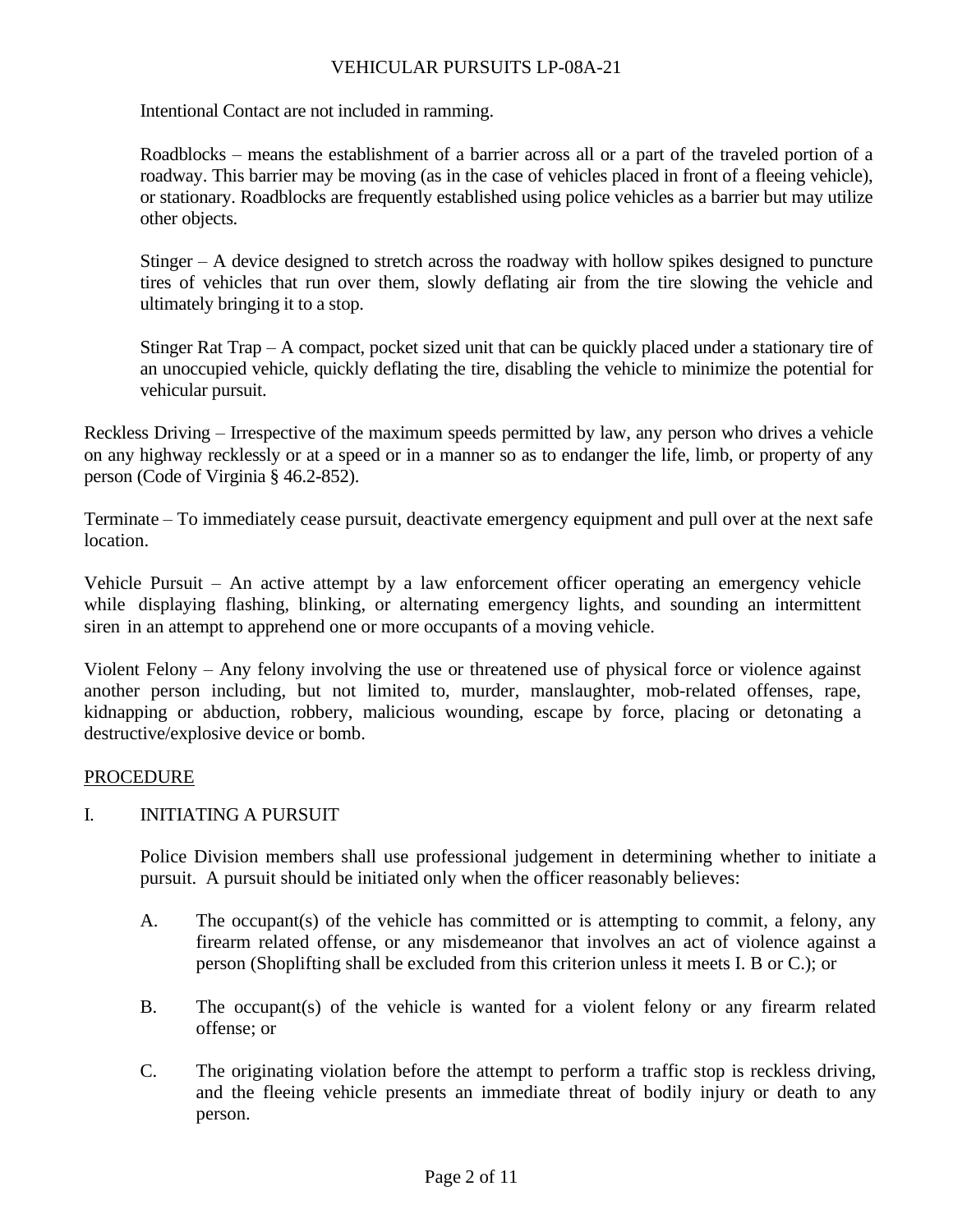When an officer attempts to initiate a traffic stop for a reason that does not meet the above criteria, the officer shall notify Communications of the operator's failure to stop. The officer shall provide the reason for the attempted stop (type of traffic offense), the vehicle's last known direction of travel, the vehicle's description, and other pertinent information. In any instance where a person eludes law enforcement, the appropriate follow-up shall be conducted to identify the person(s) involved, to place the appropriate charges, and to apprehend the violator(s) as soon as possible.

### II. PARTICIPATING IN A PURSUIT

- A. Police Division patrol wagons, vans, pick-ups, or sport utility vehicles shall not initiate, nor participate, in a vehicular pursuit. Exceptions to this are the Ford Police Interceptor Utility vehicles, which are rated for pursuits.
- B. Any marked police vehicle not listed in section II. A above that is utilizing emergency lights and an emergency siren will be allowed to initiate and participate in a pursuit.
- C. Any unmarked police vehicle not listed in section II. A. above that is utilizing emergency lights and emergency siren will be allowed to initiate and participate in a pursuit until they can be replaced by a marked police vehicle.
	- 1. Any officer operating an unmarked vehicle that initiates or is participating in a pursuit shall notify Communications he is in an unmarked vehicle.
	- 2. The officer in the marked police vehicle will inform Communications he is in position to take over for the unmarked vehicle as either the primary or secondary officer.
	- 3. The officer in the unmarked vehicle shall then acknowledge to Communications he is terminating his participation in the pursuit.
	- 4. Due to the management and decision-making role of a supervisor who may be operating an unmarked vehicle, his continued participation in a pursuit is not subject to the restrictions outlined above in sections II. C. 1-3.
- D. If a police motorcycle unit initiates a pursuit, the officer shall maintain visible contact with the vehicle being pursued, if possible and safe, until such time as a marked patrol car is able to take up the pursuit. At that point, the motorcycle officer shall terminate his participation in the pursuit and follow the route to its end in a manner consistent with a Code 2 response.
- E. Only two vehicles shall engage in a pursuit at any one time, unless the acknowledging supervisor determines, in his sole discretion, that more units are necessary. In addition, the acknowledging supervisor may actively participate in the pursuit if he determines, in his sole discretion, that he is in close proximity to the pursuit.
- F. No vehicles other than those assigned shall become involved as trail units or perform any other active function, unless approved by the acknowledging supervisor.
	- 1. There shall be no paralleling of the pursuit route, unless the pursuit passes through a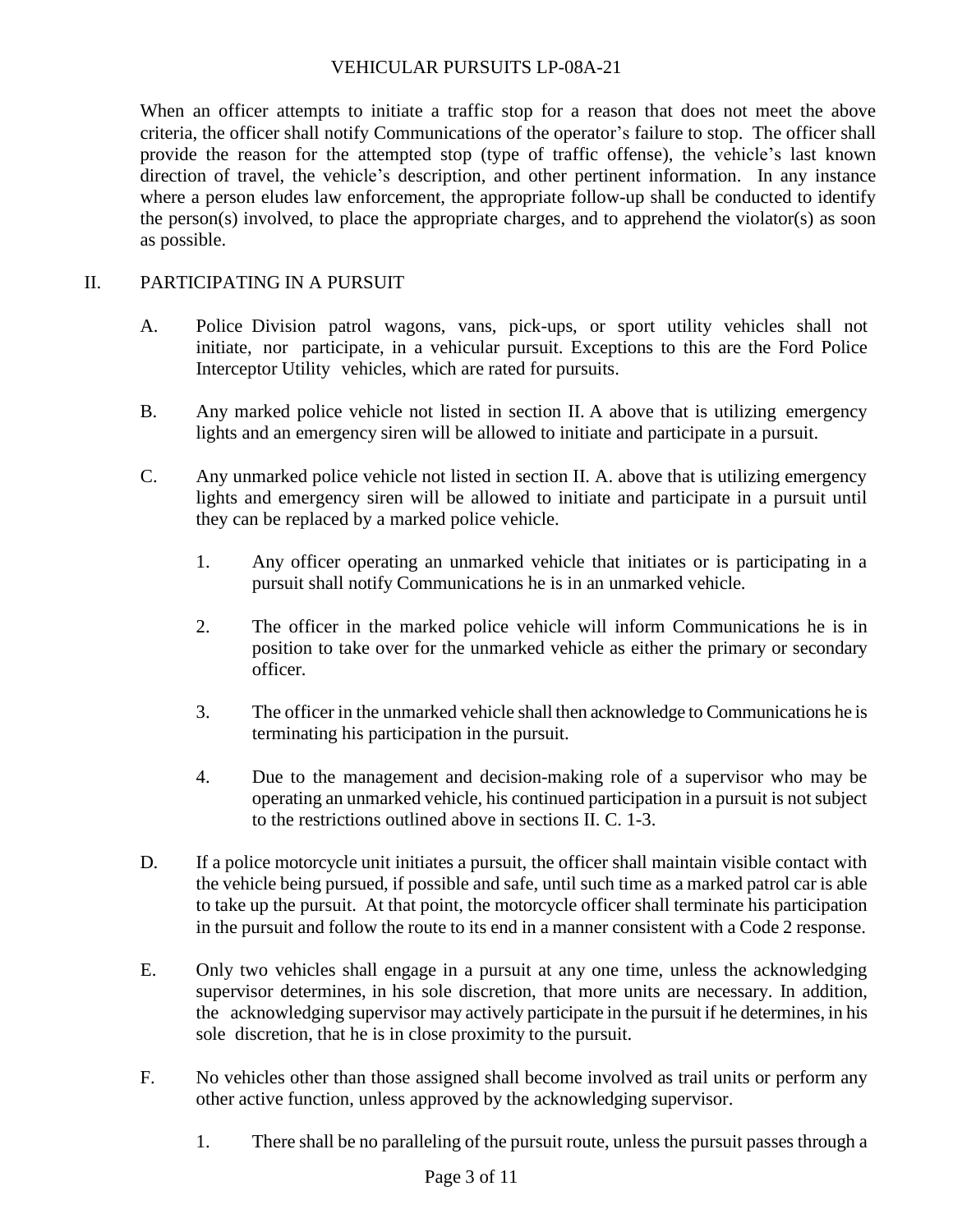unit's assigned area. The paralleling unit shall drive in a manner consistent with a Code 2 response.

- 2. Units in the general vicinity of the pursuit should be in position and available to assist if requested by a supervisor.
- 3. Due to the dynamic and unpredictable nature of circumstances created by vehicle pursuits, the restrictions outlined in this section II shall also apply to MAYDAY situations that develop during such pursuit.
- G. No police officer accompanied by a non-sworn passenger may initiate or participate in a pursuit.

### III. USE OF A FIREARM IN A VEHICULAR PURSUIT

Officers engaged in a pursuit shall not discharge a firearm from or at a moving vehicle except to prevent imminent death or serious injury where use of deadly force would be justified.

#### IV. PURSUIT APPROACHING A SCHOOL BUS OR AN ACTIVE SCHOOL ZONE

When engaged in a vehicular pursuit, any officer who approaches an active school zone or a school bus that is stopped or about to stop for the purpose of picking up or discharging students shall immediately terminate their participation in the pursuit.

#### V. RADIO PROCEDURES

- A. Upon initiating a pursuit, officers will notify Communications of:
	- 1. The fact a pursuit has been initiated and the police unit number;
	- 2. The location and direction of travel;
	- 3. The reason for the pursuit;
	- 4. The description of the vehicle being pursued;
	- 5. The number of occupants, if known;
	- 6. The presence of minors and/or other persons in the pursued vehicle:
	- 7. The driver of vehicle is a minor; and
	- 8. Any other pertinent information.
- B. As soon as possible after the initiation of the pursuit, the pursuing officer should provide Communications with as much of the following information as is reasonable under the circumstances:
	- 1. Road, traffic, and weather conditions;
	- 2. Incidents such as traffic crashes occurring during the pursuit; and
	- 3. Description of the suspect(s) actions.
- C. Upon receiving the information, Communications will announce the pursuit over PD-ATG. The Communications Supervisor may elect to simulcast the pursuit over more than one Talk Group, depending upon the situation.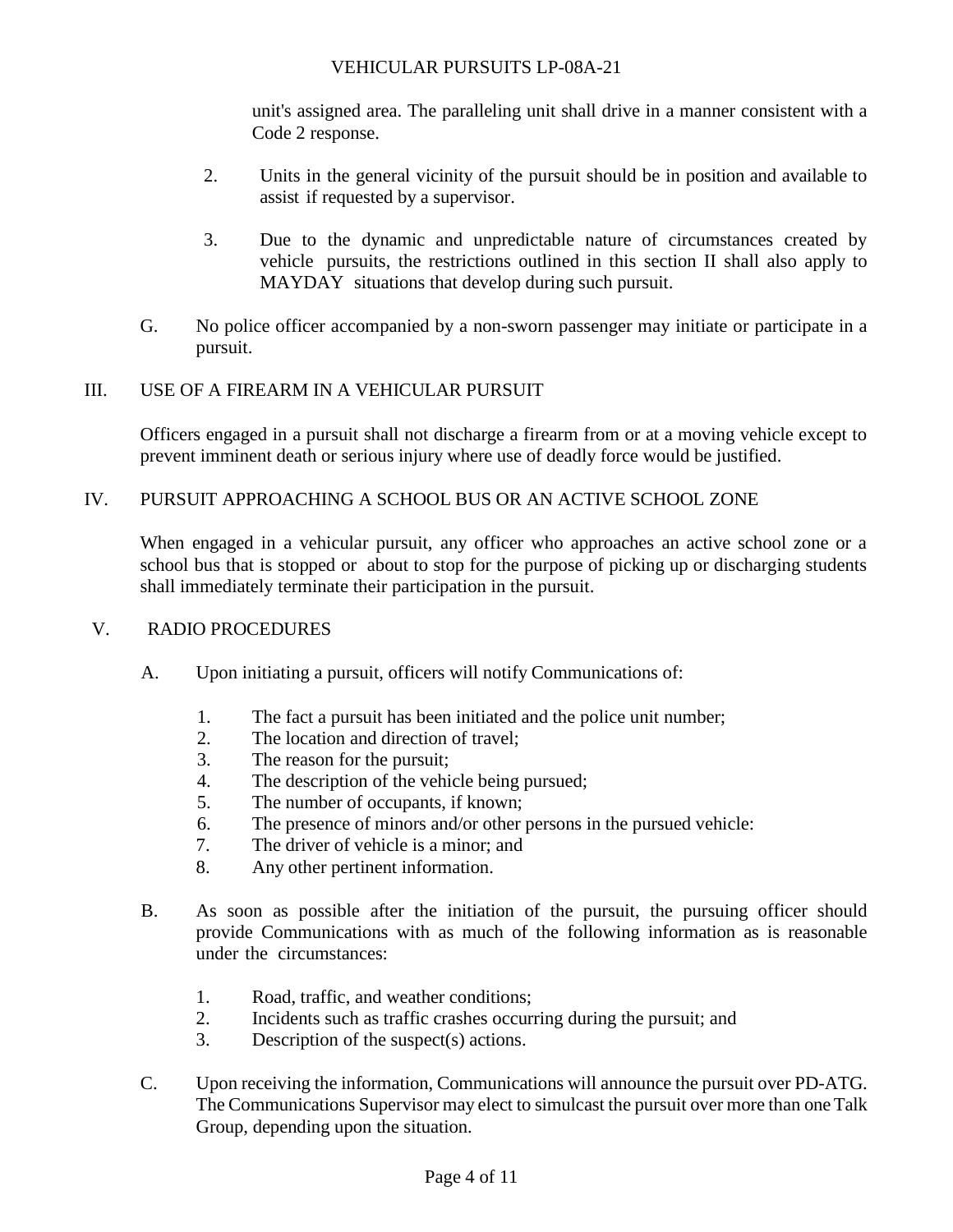EXAMPLE: "Car 261 is in pursuit south on Parham Road at Three Chopt Road. All units involved use PD West – Radio is held."

- 1. All radio traffic will be conducted on the Talk Group used by the initiating officer or the acknowledging supervisor, unless certain system requirements necessitate a change.
- 2. If a pursuit is initiated by a unit other than a patrol unit, the initiating unit shall switch to the appropriate Talk Group as directed by Communications.
- D. Communications shall hold the affected radio channel and assign an additional Patrol unit. Communications will then announce, "Car -- and car -- are added to the pursuit on PD West."
- E. Communications may repeat transmissions on radio channels not patched if the pursuit is approaching another station.
- F. Communications shall immediately attempt to contact the Aerial Unit to determine if an aircraft is in position to follow the pursuit. The Aerial Unit shall assist the pursuing ground unit, advising of upcoming hazards, and broadcasting any information that could help locate the pursued vehicle if it is not within the sight of the pursuing officer.
- G. A Henrico Patrol Canine Officer shall be contacted and directed toward the pursuit Code 3, if available.
- H. If the pursuit seems to be heading towards another jurisdiction that is an Emergency Communications System member:
	- 1. Communications will assess the availability of the region-wide pursuit channel (RPC). (Refer to G-01C for use of the RPC.)
	- 2. A Communications Officer shall contact the appropriate jurisdiction(s), as well as Virginia State Police, by the appropriate means (i.e., telephone or radio), providing them with information relative to the pursuit.

### VI. SUPERVISORY RESPONSIBILITIES

- A. An on-duty Patrol Bureau supervisor shall immediately acknowledge that he is aware of the pursuit.
- B. The acknowledging supervisor shall be responsible for the management of the pursuit, unless the management of the pursuit is assumed by another supervisor who has direct knowledge of the justification for the pursuit. Management includes but is not limited to:
	- 1. Determining whether the pursuit should continue. The primary officer shall articulate the reasoning of the pursuit, especially in reckless driving circumstances.
	- 2. Monitoring incoming information. Consider adding additional units.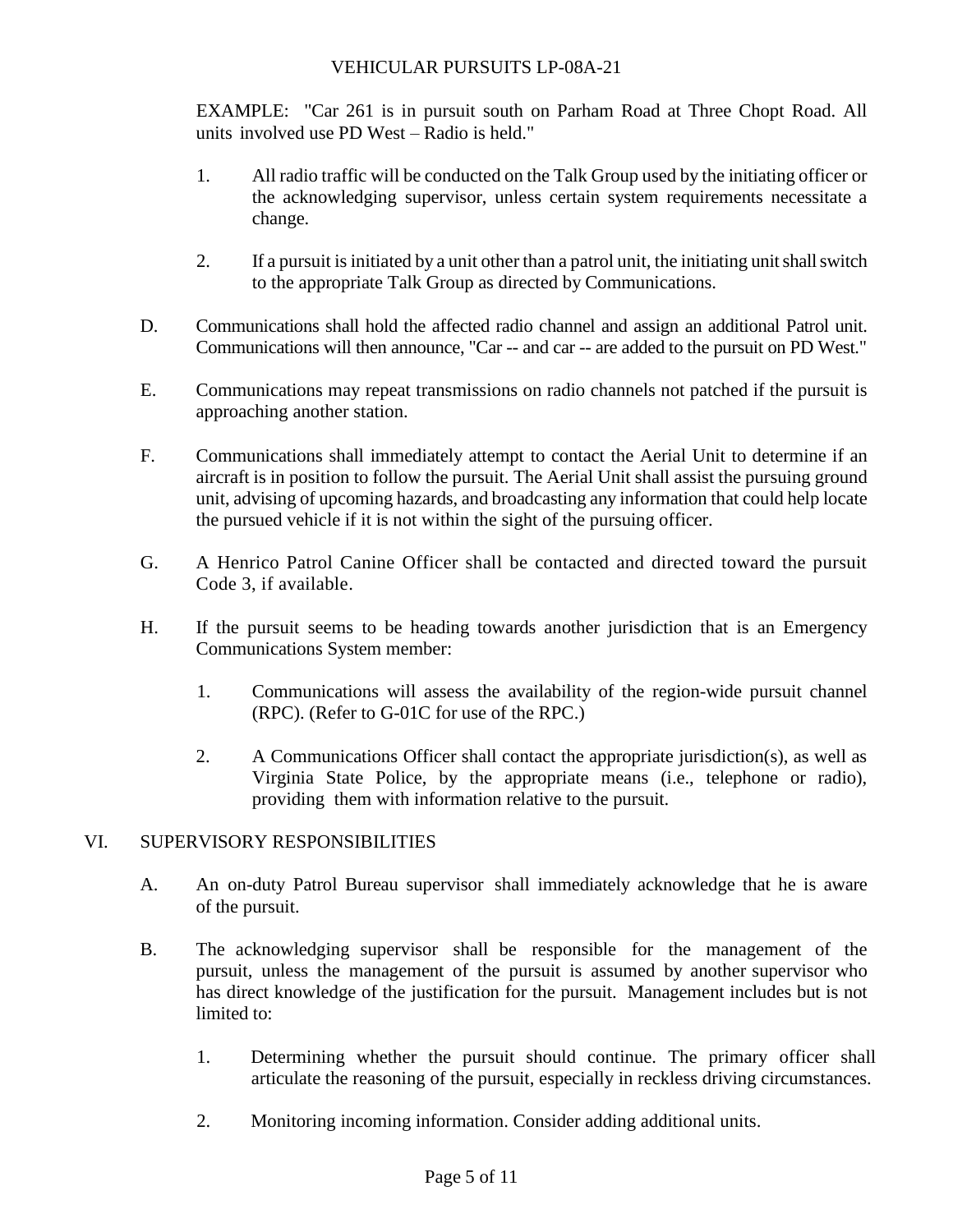- 3. Coordinating and directing activities as needed to ensure proper procedures and policies are used, to include ensuring that:
	- a. No more than the necessary units are involved;
	- b. Where available, the aircraft has been requested;
	- c. The appropriate radio talk-group is being utilized; and
	- d. Surrounding jurisdictions have been notified.
- 4. Discontinuing the pursuit when appropriate.
- 5. Ensuring the appropriate follow-up is conducted.
- C. If a supervisor is the primary or secondary vehicle in a pursuit, another on-duty Patrol Bureau supervisor shall acknowledge and shall be responsible for the management of the pursuit.
- D. The acknowledging supervisor shall respond to the pursuit's end-point location for all pursuits that were not terminated by the on-duty Patrol Bureau supervisor, Communications, or the initiating officer.

#### VII. TERMINATING A PURSUIT

- A. A pursuit shall be terminated whenever the initiating officer or any supervisor determines that the risk to the officer's safety or to the safety of others outweighs the danger to the community if the suspect is not apprehended.
- B. A Communications Supervisor may terminate a pursuit if information has been received of a physical hazard in the roadway in the direction the pursuit is headed.
- C. A pursuit shall be terminated if the suspect's identity has been determined, immediate apprehension is not necessary to protect the public or officers, and apprehension at a later time is feasible.
- D. A pursuit shall be terminated when the violator's location is no longer known or the distance between the violator's vehicle and the police vehicle isso great that apprehension is unlikely.
- E. A pursuit shall be terminated if the pursuing officer is being required to drive at speeds considered to be excessive for environmental, population density, or roadway conditions, or in a manner which exceeds the performance capabilities of the police vehicle or the capabilities of the police vehicle operator.
- F. Whenever a supervisor or communications supervisor notifies members to terminate the pursuit, or their involvement in a pursuit, the member(s) will acknowledge over the radio they have received the notification and that they have terminated their involvement.

### VIII. INTER-JURISDICTIONAL VEHICULAR PURSUITS

A. When a pursuit travels from Henrico County into another jurisdiction: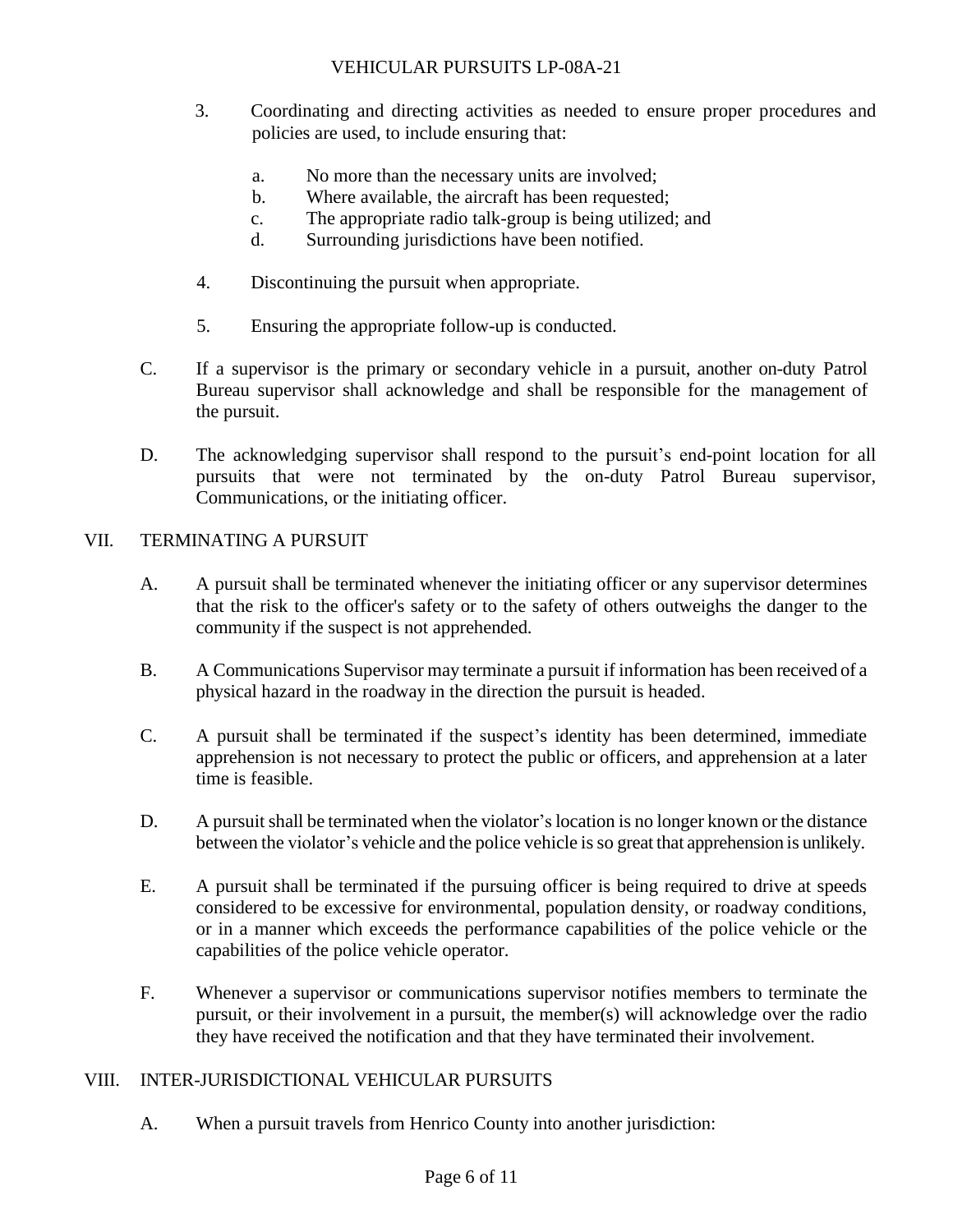- 1. When a pursuit is likely to enter another jurisdiction, Communications shall contact that jurisdiction and advise that Henrico Officers are in pursuit, the location and direction of travel, vehicle description, and the reason for the pursuit.
- 2. For safety reasons, if additional Henrico units have not caught up to the primary Henrico unit when the primary unit enters another jurisdiction, the units will continue with the pursuit until they are relieved by a member of the other jurisdiction.
- 3. Once two police units from another jurisdiction engage in the pursuit, the primary Henrico unit may continue Code 2 and the additional Henrico unit shall terminate participation in the pursuit.
- 4. Upon specific request from the jurisdiction with the primary responsibility for the pursuit, the Henrico County Police Division shall provide whateverlawful assistance is requested.
- B. When a pursuit travels from another jurisdiction into Henrico County:
	- 1. Communicationsshall:
		- a. Assign two Patrol units and a Patrol supervisor to the pursuit. Communications will immediately try to determine the reason for the pursuit from the appropriate jurisdiction and broadcast that information to Police Division units.
		- b. Provide any pertinent information regarding the suspects/pursuit that would be considered officer-safety related to include whether the pursuing officer is alone.
	- 2. If the pursuit meets the criteria outlined in section I. A-C, as determined by the assigned Patrol supervisor, Henrico Units should attempt to assume the primary position within the pursuit.
	- 3. If the pursuit DOES NOT meet the criteria outlined in section I. A-C, Henrico Units should assist and maintain a support/secondary position behind the initiating law enforcement agency until the pursuit is terminated by the initiating agency.

#### IX. FORCIBLE STOPPING

- A. Tire Deflation Devices
	- 1. "Stinger"
		- a. Only those officers trained in the use of the "Stinger" may deploy the device to stop a pursued vehicle. The use of the "Stinger" shall be in accordance with the training provided by the Police Division.
		- b. The "Stinger" may be used to prevent or avoid pursuits before they begin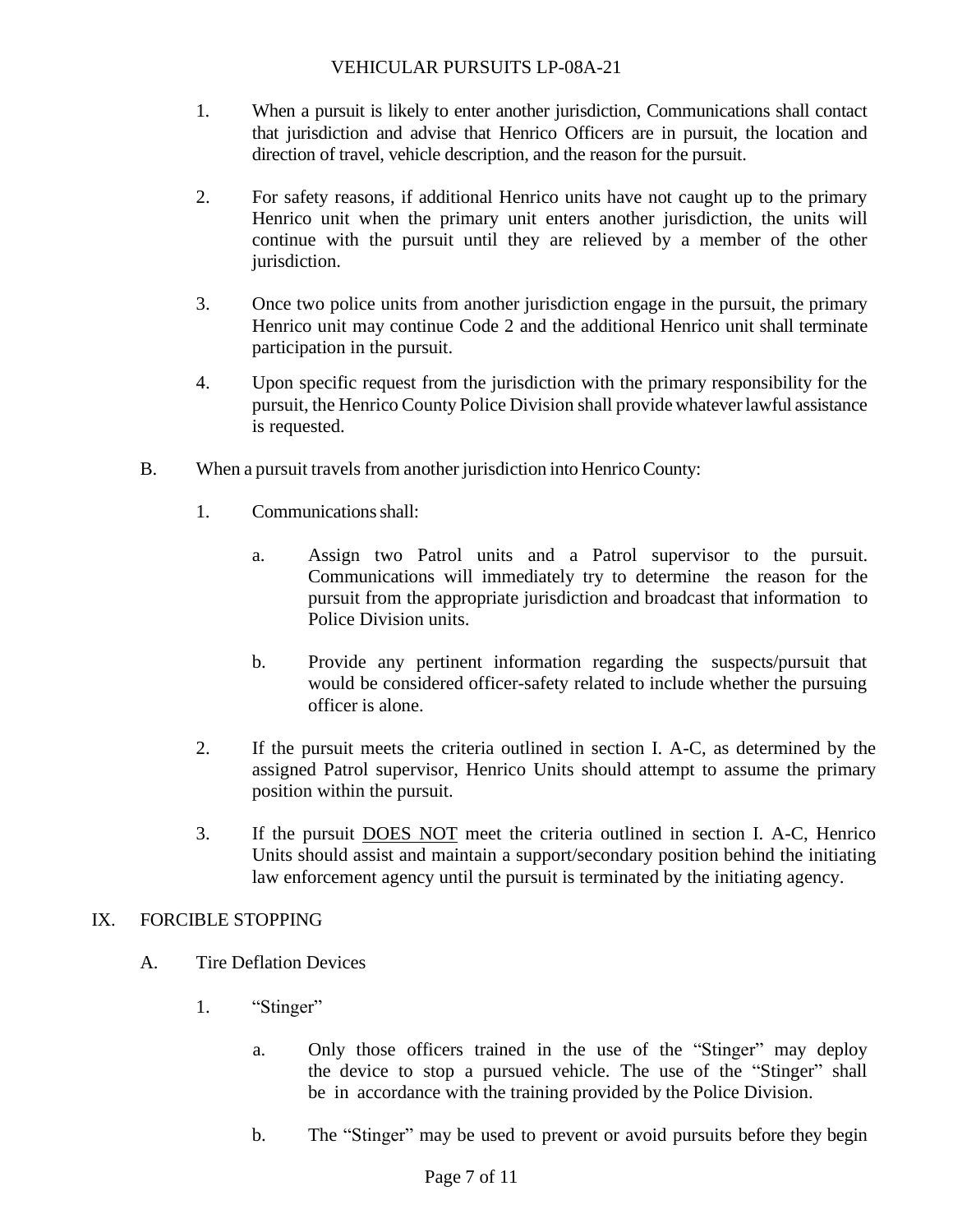(i.e., during road checks or blocking escape routes that may be used by a potential fleeing subject).

- c. It is the responsibility of the deploying officer to notify other units of the deployment location and ensure that other law enforcement personnel and citizens are prevented from contacting the "Stinger."
- d. The "Stinger" shall not be used in curves, on bridges, in heavy traffic, or in areas with pedestrian traffic.
- e. The "Stinger" shall not be used to stop motorcycles, buses carrying passengers, or vehicles known to be carrying hazardous materials.
- 2. Stinger Rat Trap
	- a. Under no circumstances should a Stinger Rat Trap be used on a moving or occupied vehicle.
	- b. More than one of the traps may be necessary, dependent on the projected movement of the target vehicle.
	- c. Only those officers trained in the use of the Stinger Rat Trap may deploy the device. The use of the Stinger Rat Trap shall be in accordance with the training provided by the Police Division.
	- d. The officer deploying the Stinger Rat Trap is responsible for notifying other units of the deployment location.

The following forcible stopping techniques are considered a use of deadly force and are governed by G-71. Application of the below forcible stopping techniques require immediate notification to Internal Affairs who will respond and investigate. If the application of a forcible stopping technique results in serious physical injury or death, the Officer-Involved Investigations Team will be activated in accordance with RP-44.

- B. Precision Immobilization Technique (PIT)
	- 1. Only those officers trained in the use of the PIT may do so. If the PIT is used, it shall be used in a manner consistent with the training received.
	- 2. Supervisory authorization should be obtained prior to its use when circumstances allow.
	- 3. Immediately following execution of the PIT, the Watch Commander shall be notified in accordance with RP-46, and he shall notify the Crash Team. The Crash Team shall respond, investigate (if accidental, refer to RP-06B), and forward a report of their findings to the Commander, Internal Affairs. The report shall include, but is not limited to, the following:
		- a. FR300 (for internal purposes only);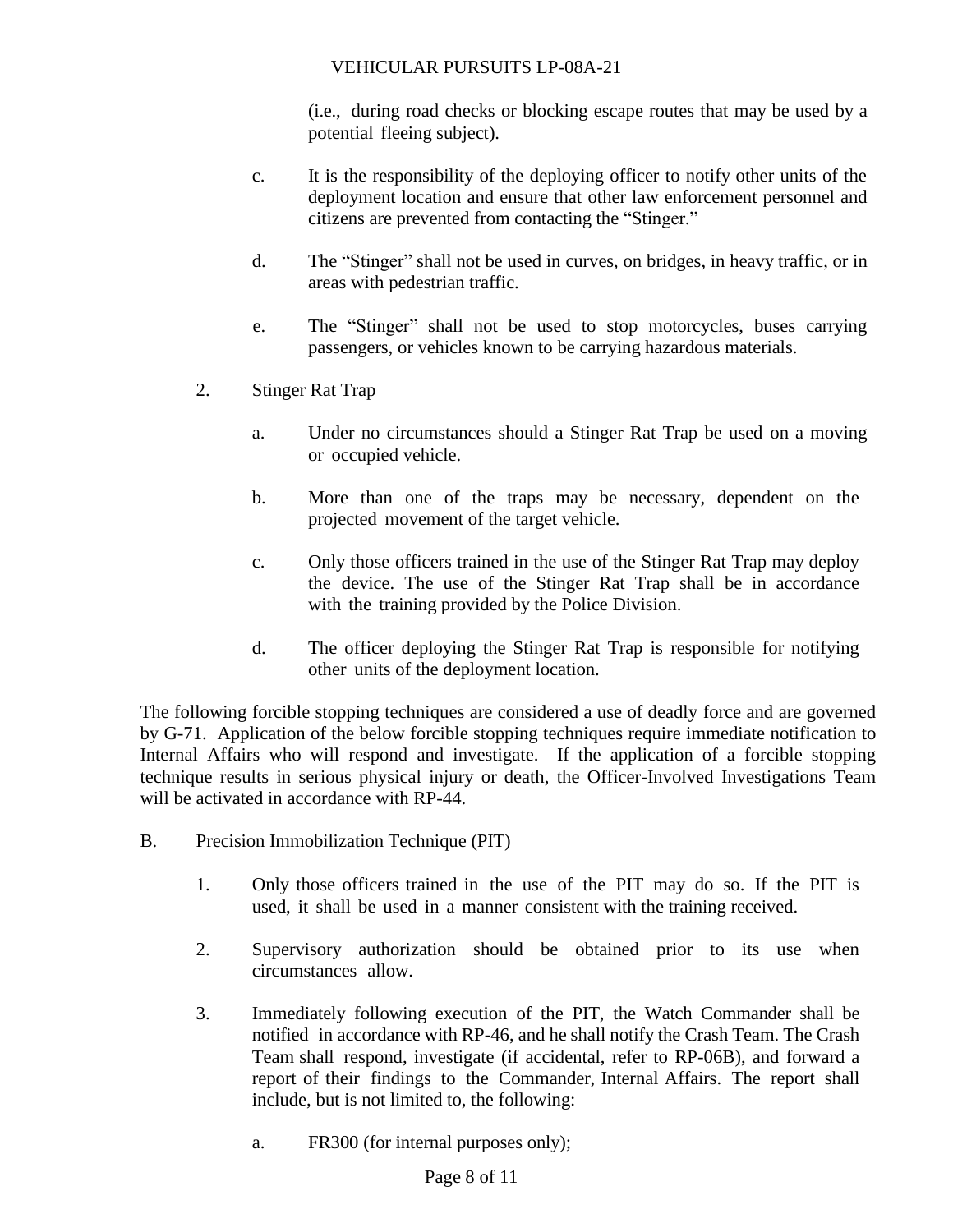- b. Police Vehicle PIT or Vehicle Containment with Intentional Contact Investigation (HCPD-381B);
- c. Photographs.
- C. Roadblocks No roadblock shall be deployed without supervisory approval.
- D. Ramming
	- 1. Supervisory authorization should be obtained prior to its use when circumstances allow.
	- 2. Immediately following execution of a ramming, the Watch Commander shall be notified in accordance with RP-46, and he shall notify the Crash Team. The Crash Team shall respond, investigate, and forward a report of their findings to the Commander, Internal Affairs. The report shall include, but is not limited to, the following:
		- a. FR300 (for internal purposes only);
		- b. Police Vehicle PIT or Vehicle Containment with Intentional Contact Investigation (HCPD-381B); and
		- c. Photographs.

### X. DOCUMENTATION

- A. All pursuits shall be critiqued by Communications supervision and personnel within 48 hours of the pursuit by using the Pursuit and Mayday Review form (HCPD-433).
- B. Any officer who attempts a traffic stop and the operator of the vehicle disregards the signal to stop shall complete an ICR regardless of whether a pursuit was initiated.
- C. Any officer(s) who initiates a pursuit shall complete and submit an ICR and Police Vehicle Pursuit After-Action Report (HCPD-202) within 24 hours of the pursuit regardless of whether the pursuit is completed. The ICR and HCPD-202 shall be completed and submitted at the same time and shall be turned in to the supervisor who acknowledged the pursuit. Officers shall verify the information on the HCPD-202 is accurate and corresponds with the information on the ICR.
	- 1. The supervisor who acknowledged or was assigned to the pursuit shall review the ICR and all related HCPD-202s and forward them through the chain-of-command to the appropriate section Commanding Officer for review and subsequent forwarding to the Commander, Quality Assurance. The Commander, Quality Assurance will forward the HCPD-202 to the Commanding Officer, Professional Standards.
	- 2. Any other primary officer shall complete an HCPD-202.
- D. In addition to the documentation listed above, the following shall be completed and submitted if any forcible stopping is utilized: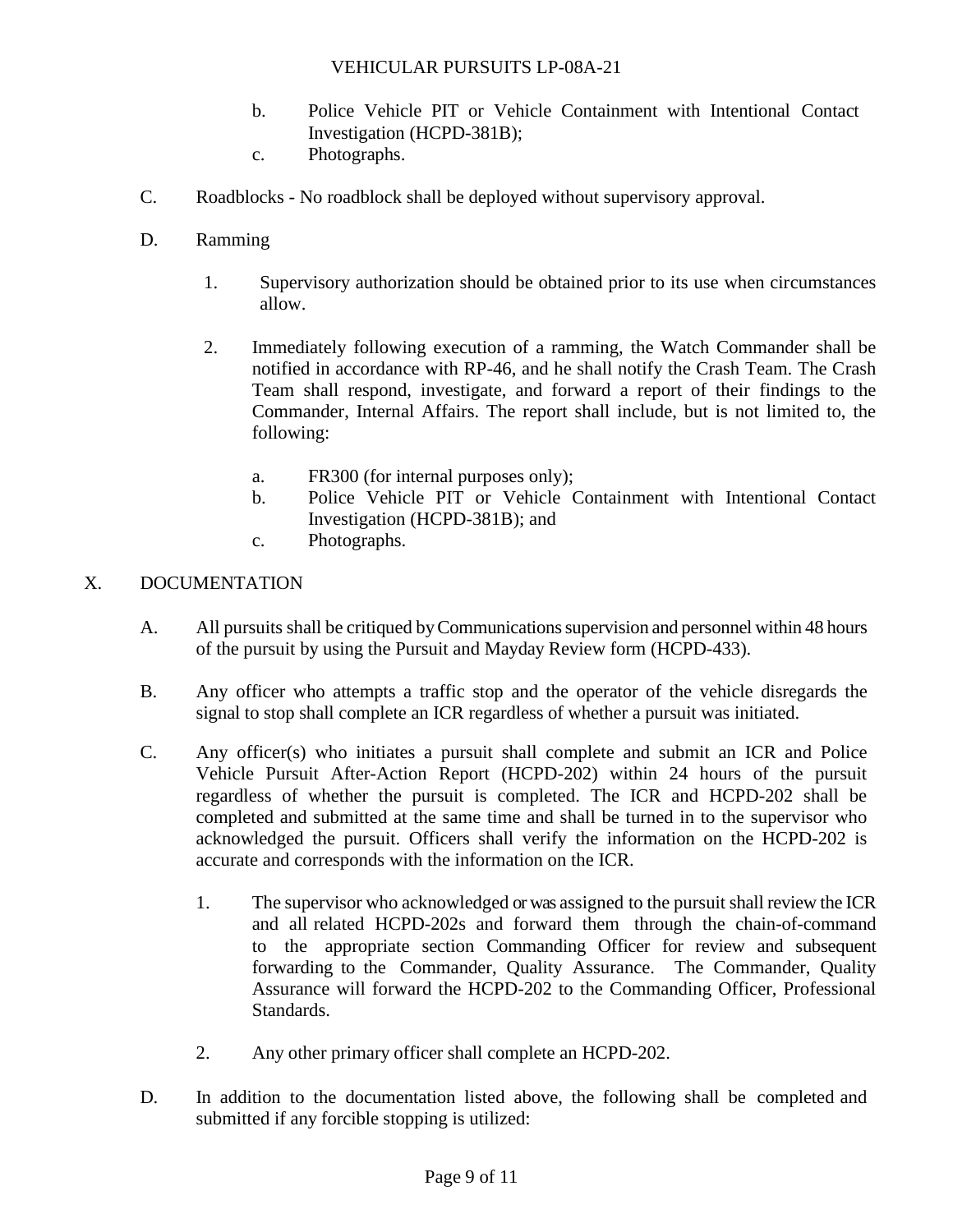- 1. Tire Deflation
	- a. Any officer who deploys the "Stinger" shall assist the initiating officer of the pursuit with the completion of a HCPD-202.
	- b. If a pursuit is initiated subsequent to the Stinger Rat Trap being used, a HCPD-202 shall be completed by the initiating officer of the pursuit. If the Stinger Rat Trap causes tire deflation on a vehicle and no pursuit is initiated, the officer shall complete an ICR documenting the circumstances.
- 2. Precision Immobilization Technique (PIT)

Any officer who executes the PIT shall complete and submit an HCPD-340 within 24 hours of the pursuit.

3. Roadblocks

If a supervisor authorizes a roadblock, he shall complete an HCPD-202 and HCPD-340.

4. Ramming

Any officer that conducts a ramming shall complete and submit an HCPD-340 within 24 hours.

E. A copy of the HCPD-202 shall be forwarded to the lead EVOT instructor.

#### XI. AGENCY RESPONSIBILITIES

- A. The Commanding Officer, Professional Standards shall facilitate the completion of an end-of-the-year Police Division Annual Pursuit Analysis, which shall be submitted to the Chief of Police by February 1st.
	- 1. The Commanding Officer, Professional Standards will facilitate the Annual Pursuit Analysis workgroup, which consists of the following:
		- a. Commander, Quality Assurance;
		- b. Commander, Training;
		- c. Commander, Internal Affairs;
		- d. Commander, Range;
		- e. Lead Defensive Tactics Instructor;
		- f. Lead Officer Survival Instructor;
		- g. Lead EVOT Instructor;
		- h. Accreditation Manager; and
		- i. Written Communications Specialist.
	- 2. The workgroup shall:
		- a. Review and create an analysis of pursuit reports to identify concerns or